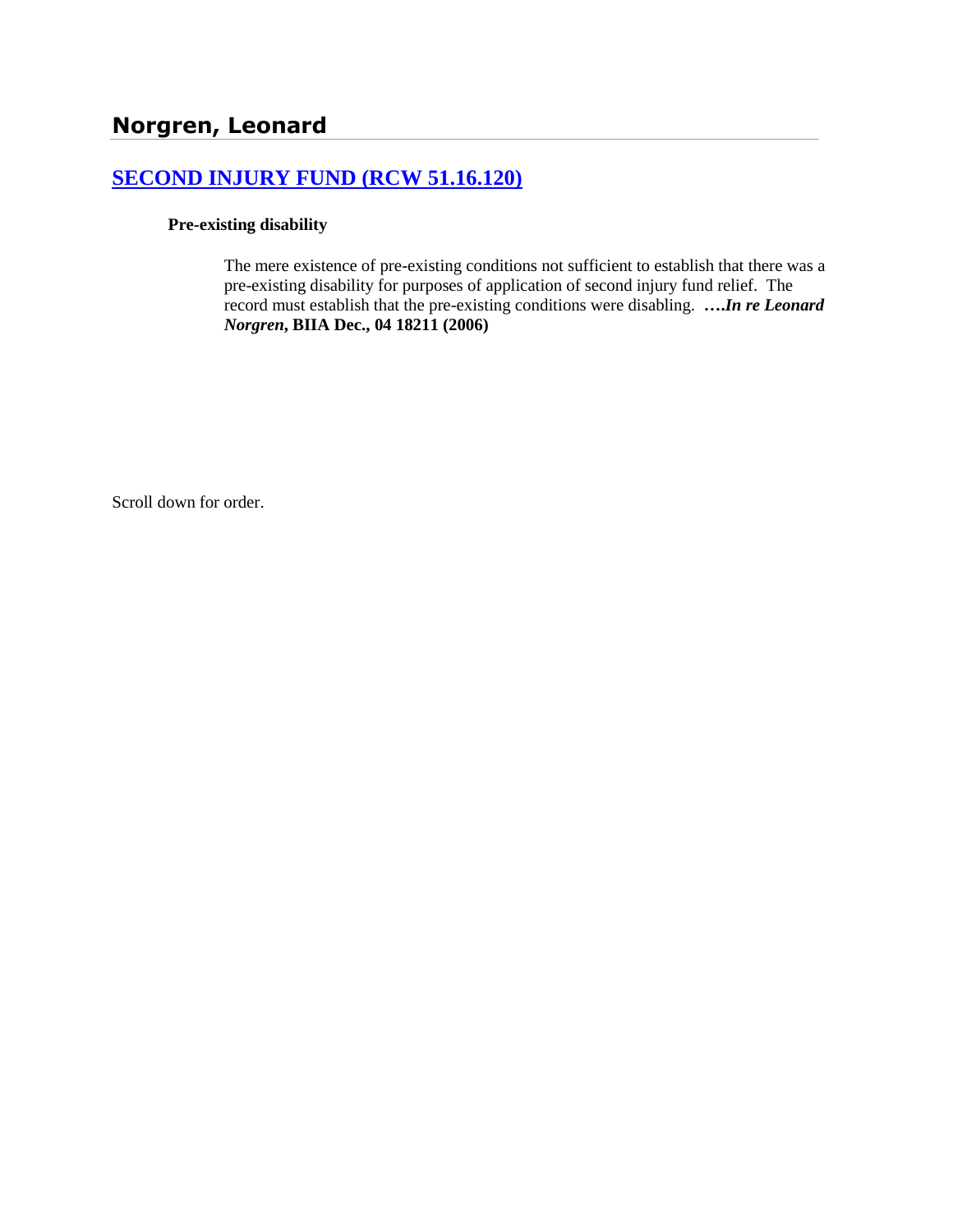# **BEFORE THE BOARD OF INDUSTRIAL INSURANCE APPEALS STATE OF WASHINGTON**

**)**

1 **IN RE: LEONARD NORGREN ) DOCKET NO. 04 18211**

**CLAIM NO. W-424433 ) DECISION AND ORDER**

APPEARANCES:

2

3

4

5

6

7

11

12

Claimant, Leonard Norgren, by Law Offices of Albert R. Johnson, Jr., per Albert R. Johnson, Jr.

8 9 10 Self-Insured Employer, Seattle Times, by Keehn Arvidson, PLLC, per Amy L. Arvidson

> Department of Labor and Industries, by The Office of the Attorney General, per Lisa V. Brock, Assistant

The self-insured employer, Seattle Times, filed an appeal with the Board of Industrial Insurance Appeals on September 13, 2004, from an order of the Department of Labor and Industries dated September 3, 2004. In this order, the Department affirmed an order dated December 24, 2003, wherein the Department denied second injury fund relief to the self-insured employer. The Department order is **AFFIRMED**.

# **DECISION**

Pursuant to RCW 51.52.104 and RCW 51.52.106, this matter is before the Board for review and decision on a timely Petition for Review filed by the self-insured employer to a Proposed Decision and Order issued on August 4, 2005, in which the industrial appeals judge affirmed the Department order dated September 3, 2004.

We conclude that the disposition of this appeal that was contained within the Proposed Decision and Order was correct. We have granted review to make the changes in the evidentiary rulings set forth below and to further explain the rationale for our reaching this result. In order to do so, it is necessary for us to set forth in some detail the evidence presented to us.

# **EVIDENTIARY MATTERS**

We have reviewed the evidentiary rulings in the record of proceedings and affirm all of the rulings, except as follows:

Exhibit No. 1 is rejected as hearsay. Exhibit No. 3 is rejected as cumulative and hearsay. Exhibit No. 4 is rejected as cumulative.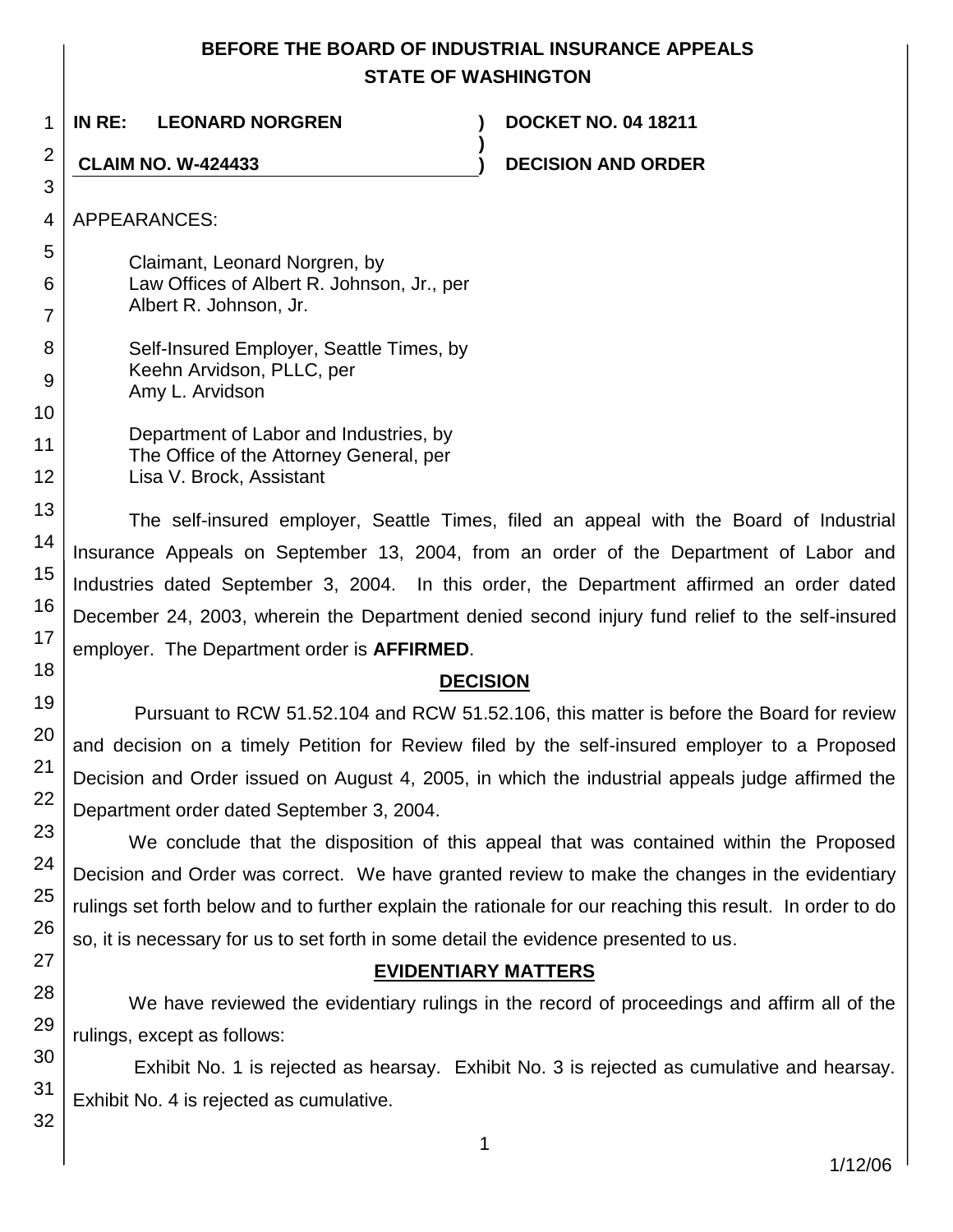1 2 3 4 5 In the deposition of Leonard Norgren the objection at page 32, line 17 is sustained and testimony at lines 4-7 is stricken. The objection at page 33, line 23 is sustained and testimony is stricken from page 32, line 25 to page 33, line 10. The objections at page 51, line 14; page 54, line 2; page 57, line 19; page 58, line 15; page 59, line 6; page 60, lines 1, 9, and 10; and page 61, line 10 are sustained.

6

In the deposition of Arthur Ginsberg, M.D., the objection at page 44, line 15 is sustained.

7 8 9 10 In the deposition of Kenneth Briggs, M.D., the objections at page 19, line 23 and at page 20, lines 10 and 25 are overruled, but the evidence is admitted only insofar as a basis for the opinions of the expert witness. The objections at page 21, line 23; page 26, line 8; page 29, line 13; page 34, line 5; page 44, line 24; page 45, line 4; page 46, line 6; and page 52, line 1 are sustained.

11 12 13 In the deposition of Richard Carter, M.D., the objections at page 65, line 25; page 66, line 17; and page 67, line 12 are sustained. The objection at page 68, line 10 is sustained for lack of foundation. The objection at page 82, line 1 is sustained.

14 15 16 17 18 In the deposition of William Burkhardt, Ph.D., the objection at page 47, line 5 is sustained In the deposition of Barbara Berndt, the objections at page 27, line 8; page 32, line 8; and page 43, line 15 are sustained. The objection at page 49, line 10 is overruled. The objections at page 58, lines 17 and 22; page 66, line 18; page 72, line 12; page 77, line 25; page 80, line 4; page 83, line 15; and page 88, line 8 are sustained.

19 20 21 In the transcript of the testimony of Kathy Keefe, the objection at page 29, line 12 is sustained and testimony at lines 4-11 is stricken. The objections at page 40, line 6; page 46, line 16; and page 49, line 15 are sustained.

### **EVIDENCE PRESENTED**

23 24 25 26 27 28 29 30 31 Mr. Norgren was 63 years old when he was classified by Department order as a permanently and totally disabled worker. He is bilingual; English, and Swedish. He received five years of schooling in the U.S. and then his parents moved back to Sweden. Mr. Norgren received another two years of education in Sweden, after which his schooling ended due to the way the Swedish educational system is run rather than due to any intellectual deficiencies on his part. His spelling is at the fourth grade level, arithmetic skills are at the third grade level, and he is able to read English at the eighth to tenth grade level. Many years after his return to the U.S. he took approximately one quarter of community college classes in automotive tune up and in adult general education, but he has never obtained a GED.

32

22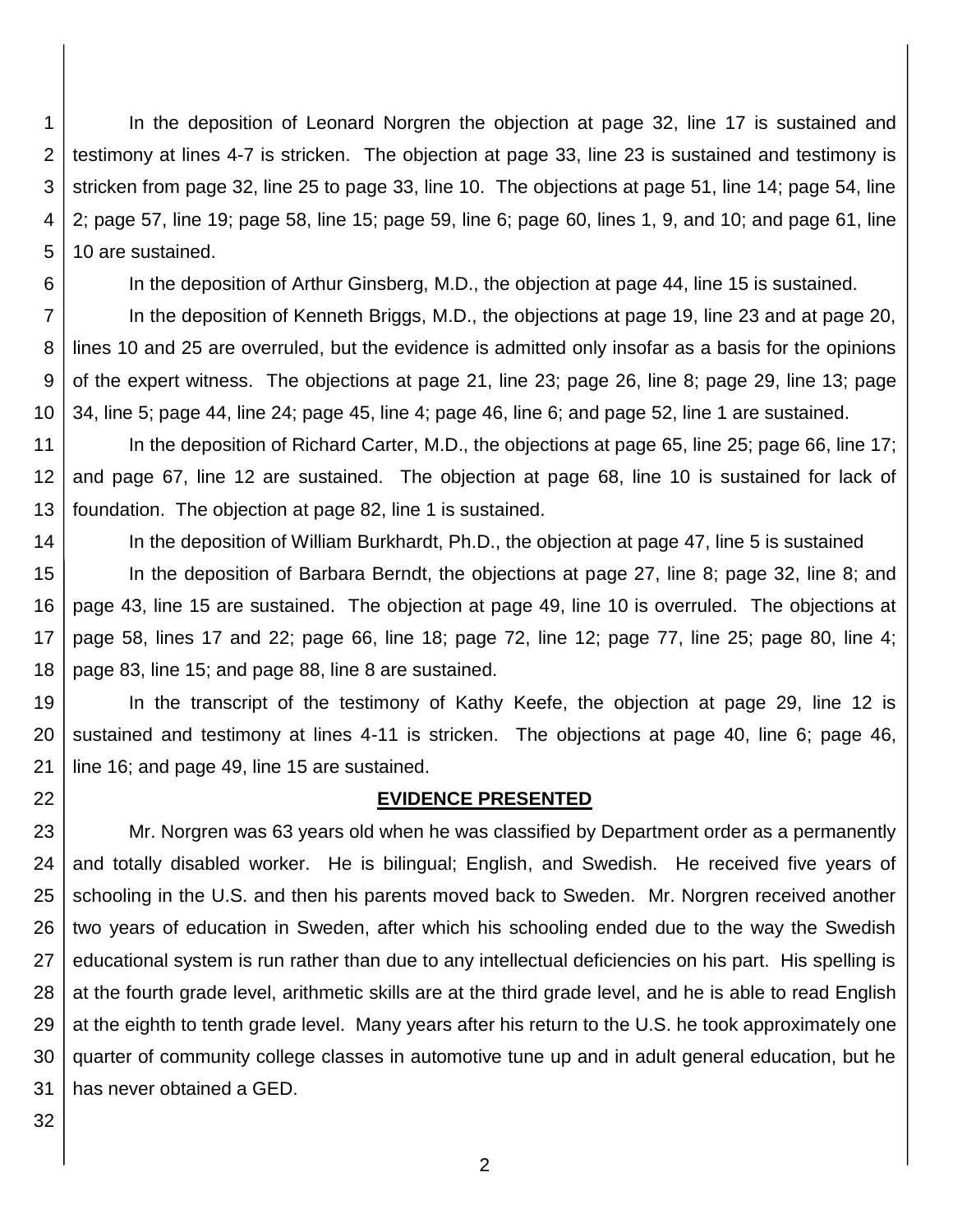1 2 3 4 5 6 7 8 9 10 11 12 Mr. Norgren began working in Sweden at age fourteen at a variety of jobs, but moved back to the U.S. in hopes of greater opportunity. Mr. Norgren worked approximately sixty hours per week for the Rainier Brewery for thirty-seven years as a forklift operator, delivery truck driver of trucks of various sizes up to a semi-tractor, and also as a "relief foreman." In approximately 1992, anticipating the loss of his employment with Rainier Brewery due to its financial difficulties, the claimant took a part-time job with the self-insured employer, the Seattle Times (hereinafter referred to as the Times) driving trucks at night delivering bundles of newspapers to locations where the carriers would pick them up. During the seven years he held both jobs, the claimant worked up to eighty hours per week. When Rainier Brewery finally closed in 1999, Mr. Norgren obtained a full-time job as a dump truck driver for Pacific Topsoil. He worked for that company for less than one month when, on October 3, 1999, while in the course of his employment with the Times, he sustained the industrial injury that is the subject matter of this claim.

13 14 15 16 17 18 Mr. Norgren has been married once, for thirty-six years and counting. He testified that he had no problems in his marriage until after the industrial injury occurred. He and his wife have two adult children and several grandchildren. The claimant testified that his relationship with them has been fine. The claimant has no criminal history, does not drink or smoke, and stated that his relationship with his parents while growing up was good. Until the industrial injury, Mr. Norgren had never sought or obtained mental health counseling of any sort or used antidepressant medications.

19 20 21 22 23 24 25 26 27 28 29 30 31 Before the October 3, 1999 industrial injury, Mr. Norgren missed no more than three or four days from work at one time. He had at least one cervical strain and one low back strain for which industrial insurance claims were allowed, but those conditions resolved shortly afterward. He has a bad right knee for which surgery was recommended, but he did not undergo surgery. He testified that prior to the industrial injury his right knee problems did not affect his jobs at all. If his right knee bothered him, he went to a doctor for a cortisone injection that would clear up the problem. He filed a claim in 1993 for right shoulder and hand pain, but the symptoms did not bother him at work and the claim was rejected. He discovered he had glaucoma when he was having his eyes examined. He took medication to control the glaucoma, but that condition did not affect his driving prior to the October 3, 1999 industrial injury. Subsequent to the industrial injury, Mr. Norgren filed a claim for occupational hearing loss, which was allowed with a date of manifestation on July 1, 1999 (prior to this industrial injury) and which was closed with a permanent partial disability award of 16.88 percent complete loss of hearing in the left ear. The claimant first noticed the hearing loss in

32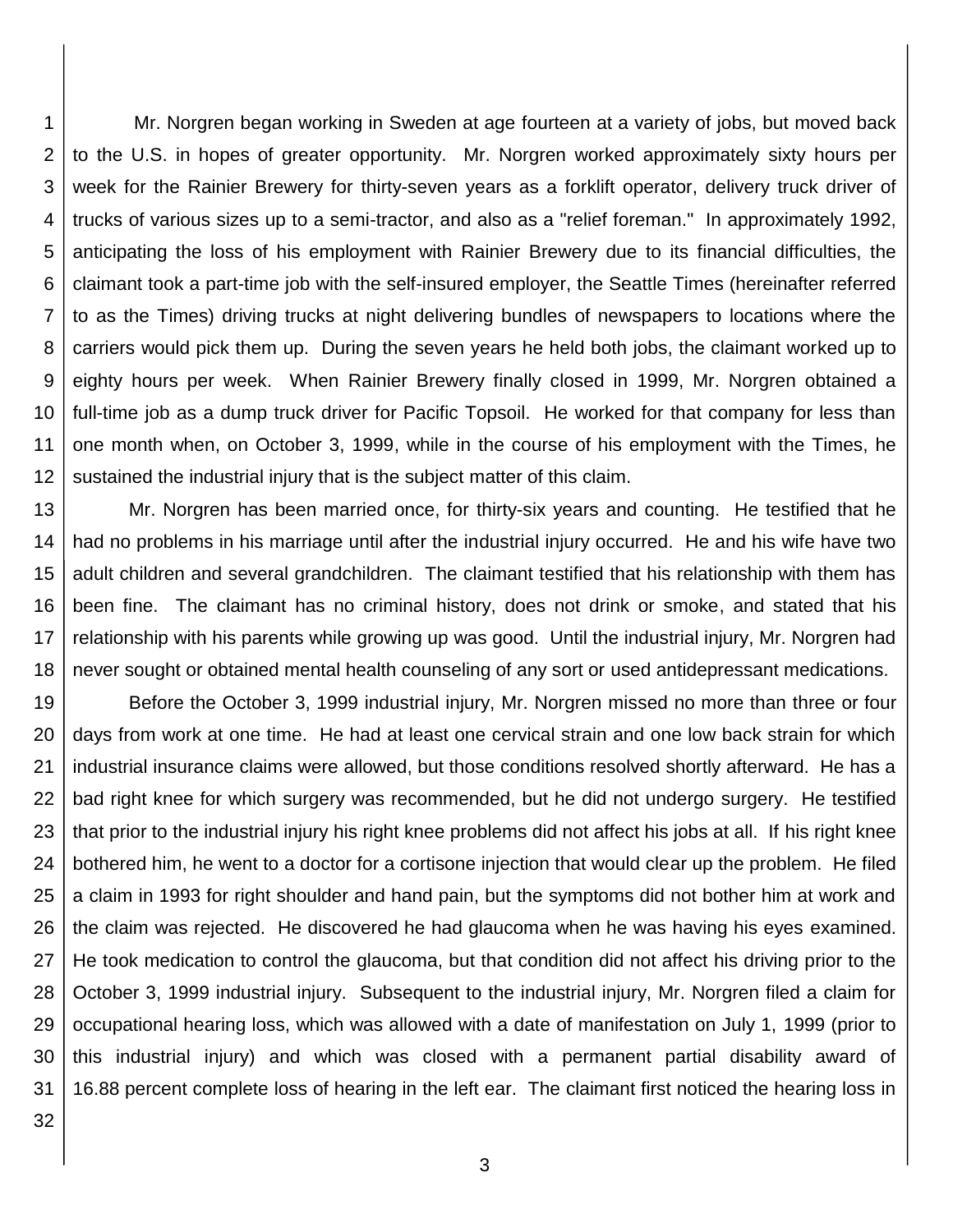1 2 1995, but it did not affect his ability to work in any way. Mr. Norgren had no problems with tinnitus, with concentration, or with his memory before his industrial injury.

3 4 5 6 7 8 9 10 11 12 13 On October 3, 1999, around midnight, Mr. Norgren was driving a large delivery truck that had stopped at an intersection in Mount Vernon, Washington, when a drunk driver plowed into the back of his truck. The car was going approximately sixty miles per hour when it hit the claimant's truck, which was knocked almost thirty feet into the intersection by the impact. Mr. Norgren received a severe whiplash injury, but did not lose consciousness. Since that time he has suffered from back, neck, and right arm pain, "floaters" in his left eye due to a torn retina, constant severe tinnitus, headaches, and memory and concentration difficulties. He has nightmares about the crash and flashbacks during the day about the crash. He is afraid to drive, and when he does, he is constantly apprehensive that he is going to be rear-ended. He is depressed, anxious, irritable, and his marriage has suffered. Mr. Norgren testified that sometime after the industrial injury his glaucoma progressed and required more medication.

14 15 16 17 18 19 20 The Times provided Mr. Norgren with two light-duty job trials. One job trial was as a trainer for truck drivers, but the claimant could not perform that due to anxiety and tinnitus and/or inability to hear the engine so that he could tell when to shift the gears. The second job trial was a telephone solicitor job in order to obtain subscriptions to the Times. The claimant stated that he could not perform that job due to his tinnitus and memory loss, as well as his anxiety that he would be irritable with customers. He never returned to any work thereafter and was found to be permanently and totally disabled effective January 6, 2004.

21 22 23 24 25 26 27 28 Dr. Ginsberg, the neurologist who saw Mr. Norgren on several occasions from May 2000 until May 2003, testified that Mr. Norgren's low back and cervical conditions related to the industrial injury each warranted a Category 2 permanent partial disability rating. Considering those conditions alone, Dr. Ginsberg felt that Mr. Norgren was capable of some employment, but he also testified that the post-injury psychological and cognitive symptoms were the main reasons why the claimant was incapacitated. When asked if the claimant was totally disabled due to the combined effects of the pre-existing hearing loss, glaucoma, and prior back and knee injuries, Dr. Ginsberg stated that all of the symptoms rendered the claimant disabled.

29 30 31 32 Dr. Briggs found no permanent partial or total disability due to the industrial injury. He believed that Mr. Norgren could have operated a forklift considering only the physical residuals of the industrial injury. However, his testimony was contradictory regarding what effects, if any, the pre-existing knee condition had on the claimant's ability to work. Answering a hypothetical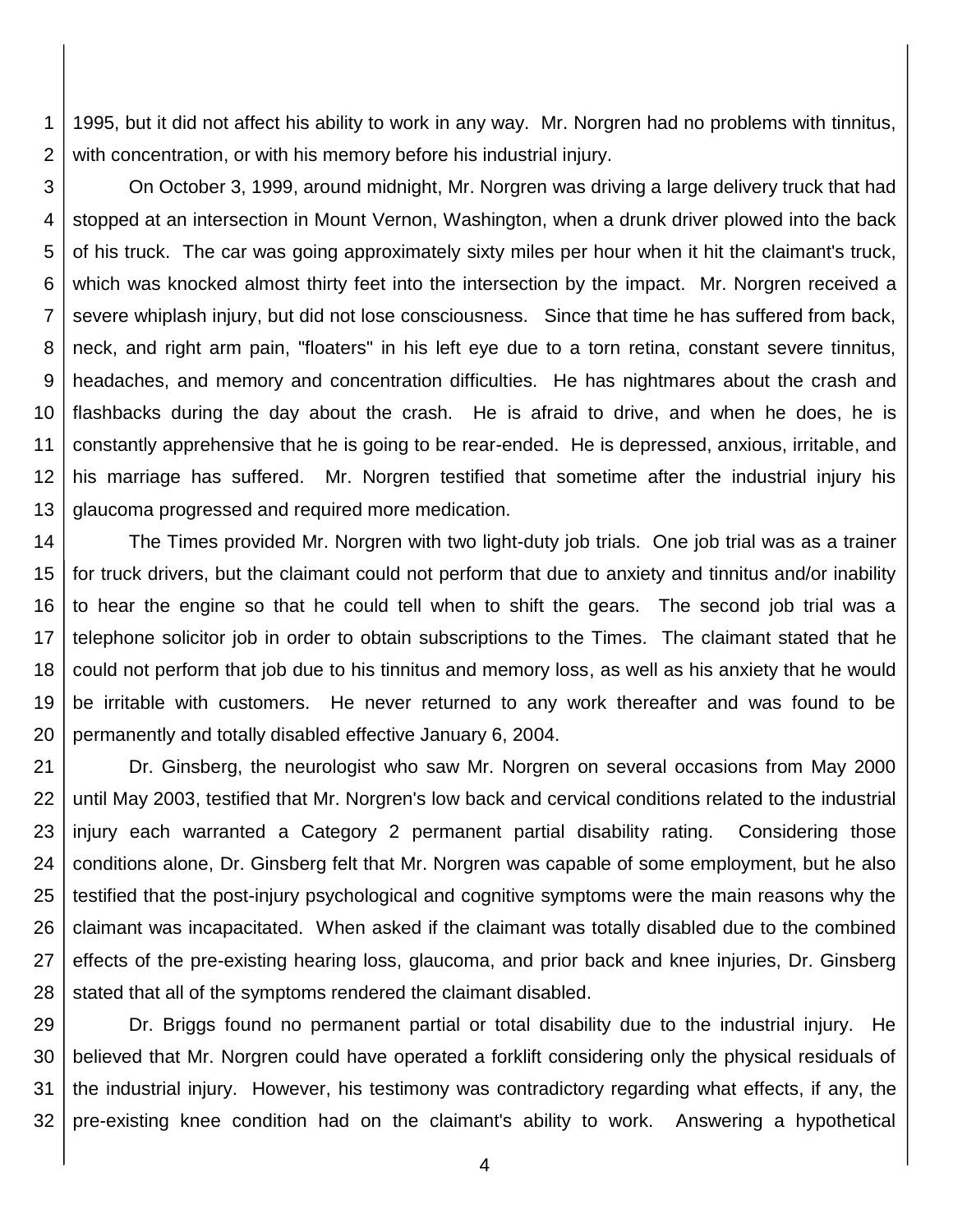1 2 3 4 5 6 7 8 9 question, Dr. Briggs stated that the knee condition was not significant enough to prevent Mr. Norgren from performing the job duties of driving. Later he testified that the knee condition prevented Mr. Norgren from performing job duties of a forklift driver or of the job of injury, "transportation driver." Dr. Briggs then went on to say that he had no reason to believe that Mr. Norgren was unable to drive forklifts, dump trucks, or the delivery truck for the Times due to the knee complaints as they existed before the industrial injury. Furthermore, he specifically stated that the knee condition was **not** disabling prior to the industrial injury. We believe that this last statement is most reflective of Dr. Briggs' true opinion regarding the effect of the pre-existing knee condition on the claimant.

10 11 12 13 14 15 16 17 Dr. Burkhardt, a neuropsychologist who examined and tested (but did not treat) Mr. Norgren, noted in 2000 when he first saw him that his post-traumatic stress disorder (PTSD) and major depression made him incapable of gainful employment. Later, Dr. Burkhardt decided that the claimant had a personality disorder that pre-existed the industrial injury. During his testimony he stated that the psychological residuals of the industrial injury alone did not render him totally disabled and that his pre-existing learning deficiencies and compulsive avoidant personality and their contribution to his impatience and social anxiety prevented him from functioning in the light-duty job trials or other work.

18 19 20 21 22 23 24 Dr. Carter, the psychiatrist who evaluated Mr. Norgren on two occasions, concluded that prior to the industrial injury Mr. Norgren was functioning fine, both in employment and socially. Dr. Carter did not agree with Dr. Burkhardt that the claimant had a personality disorder. He testified that while Mr. Norgren might have personality traits such as stubbornness, they do not have any impact diagnostically and would not impair the claimant's functioning or cause any disability. Dr. Carter rated the claimant's mental health impairment related to the industrial injury at a Category 2. He was never asked about the claimant's ability to work.

25 26 27 28 29 30 31 32 Kathy Keefe, the vocational counselor who conducted the vocational assessment of Mr. Norgren, concluded that he was not eligible for vocational services due to the combined effects of pre-existing conditions and the conditions related to this industrial injury. She concluded that Mr. Norgren was not capable of reasonably continuous gainful employment based on his pre-existing conditions and current injuries, as well as his limited education and singular work history. The pre-existing conditions that Ms. Keefe cited were the claimant's worsened glaucoma that prevented night driving, the hearing loss that prevented him from hearing the engine and driving a truck properly, and the right knee injury that prevented him from driving without pain.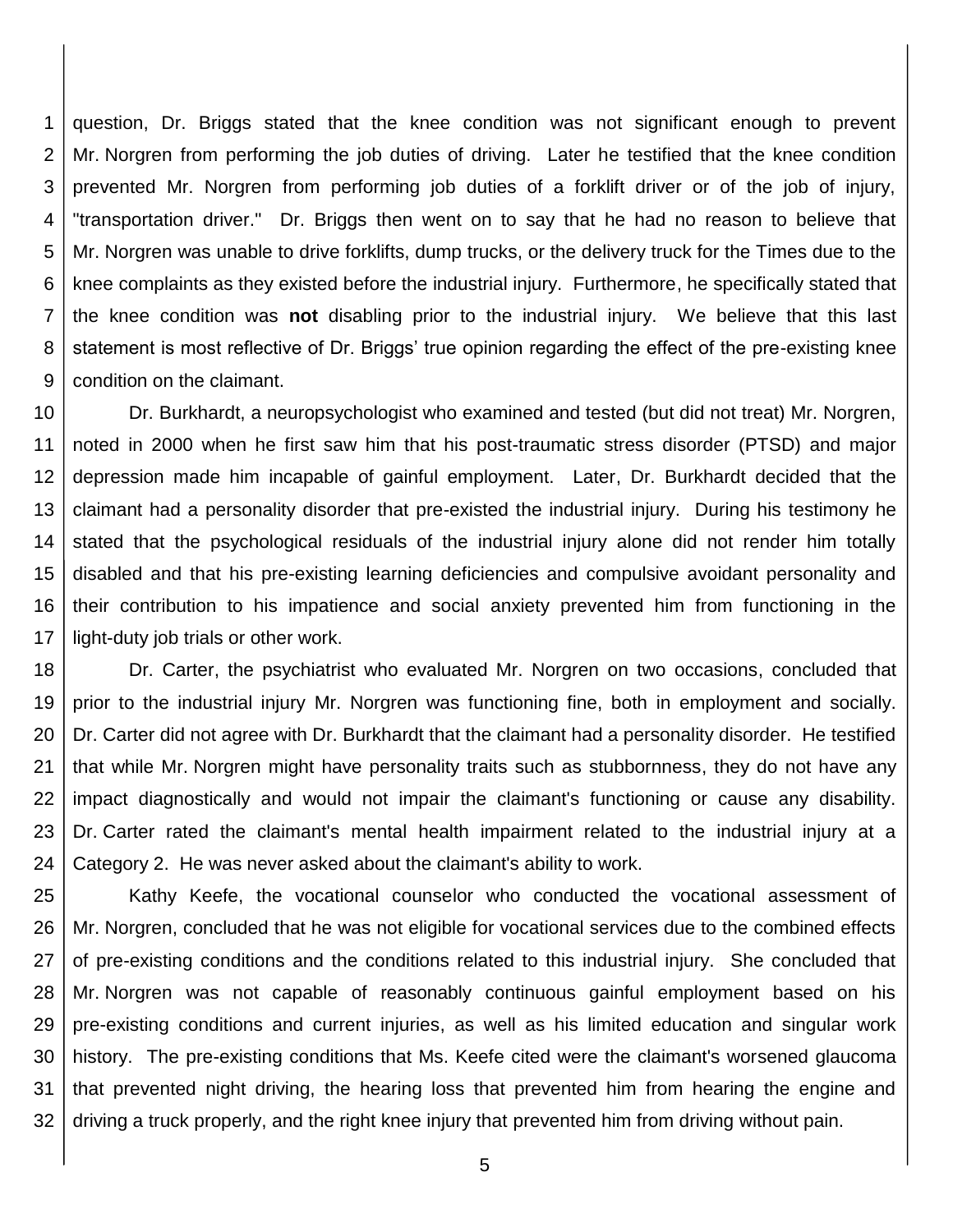1 2 3 4 5 Barbara Berndt, a vocational counselor who conducted a record review as part of a vocational assessment directed toward determining if this was a second injury fund case, testified that Mr. Norgren was not employable based on the conclusion of his attending psychiatrist, Dr. Salmon, that his mental health conditions alone were sufficient to prevent him from working. She stated the claimant could not be retrained.

#### **DISCUSSION**

RCW 51.16.120(1) states, in relevant part:

Whenever a worker has a previous bodily disability from any previous injury or disease, whether known or unknown to the employer, and shall suffer a further disability from injury or occupational disease in employment covered by this title and become totally and permanently disabled from the combined effects thereof or die when death was substantially accelerated by the combined effects thereof, then the experience record of an employer insured with the state fund at the time of said further injury or disease shall be charged and a self-insured employer shall pay directly into the reserve fund only the accident cost which would have resulted solely from said further injury or disease, had there been no preexisting disability…

16 17 18 19 20 21 22 Based on the statutory language, there are three prerequisites to the application of the second injury fund when permanent total disability benefits are awarded. The worker must have a "previous bodily disability from a previous injury or disease," whether employment related or not, and whether known to the employer or not. The worker must then sustain an industrial injury or occupational disease. The worker must "become totally and permanently disabled from the combined effects thereof . . ." *Seattle School Dist. No. 1. v. Department of Labor & Indus.*, 59 Wn.2d 87 (1990), a*ffirmed in part and reversed in part*, 116 Wn.2d 352 (1991).

23 24 25 26 27 28 29 30 31 In order for second injury fund relief to be afforded to an employer, a pre-existing, **disabling** condition or conditions, along with a condition or conditions related to the subsequent industrial injury or occupational disease, **must both be causes** of the permanent and total disability status of the worker. The pre-existing condition must be disabling before the industrial injury occurred. *Donald Lyle, Inc. v. Department of Labor & Indus.*, 66 Wn.2d 745 (1965); *Rothschild Internat'l Stevedoring Co. v. Department of Labor & Indus.*, 3 Wn. App. 967 (1970). We noted in *In re Alfred Funk*, BIIA Dec., 89 4156 (1991) that an employer must establish that the disability resulting from the industrial injury would not have been total but for the pre-existing condition(s). [Citing *Jussila v. Department of Labor & Indus.*, 59 Wn.2d 772 (1962).]

32

6

7

8

9

10

11

12

13

14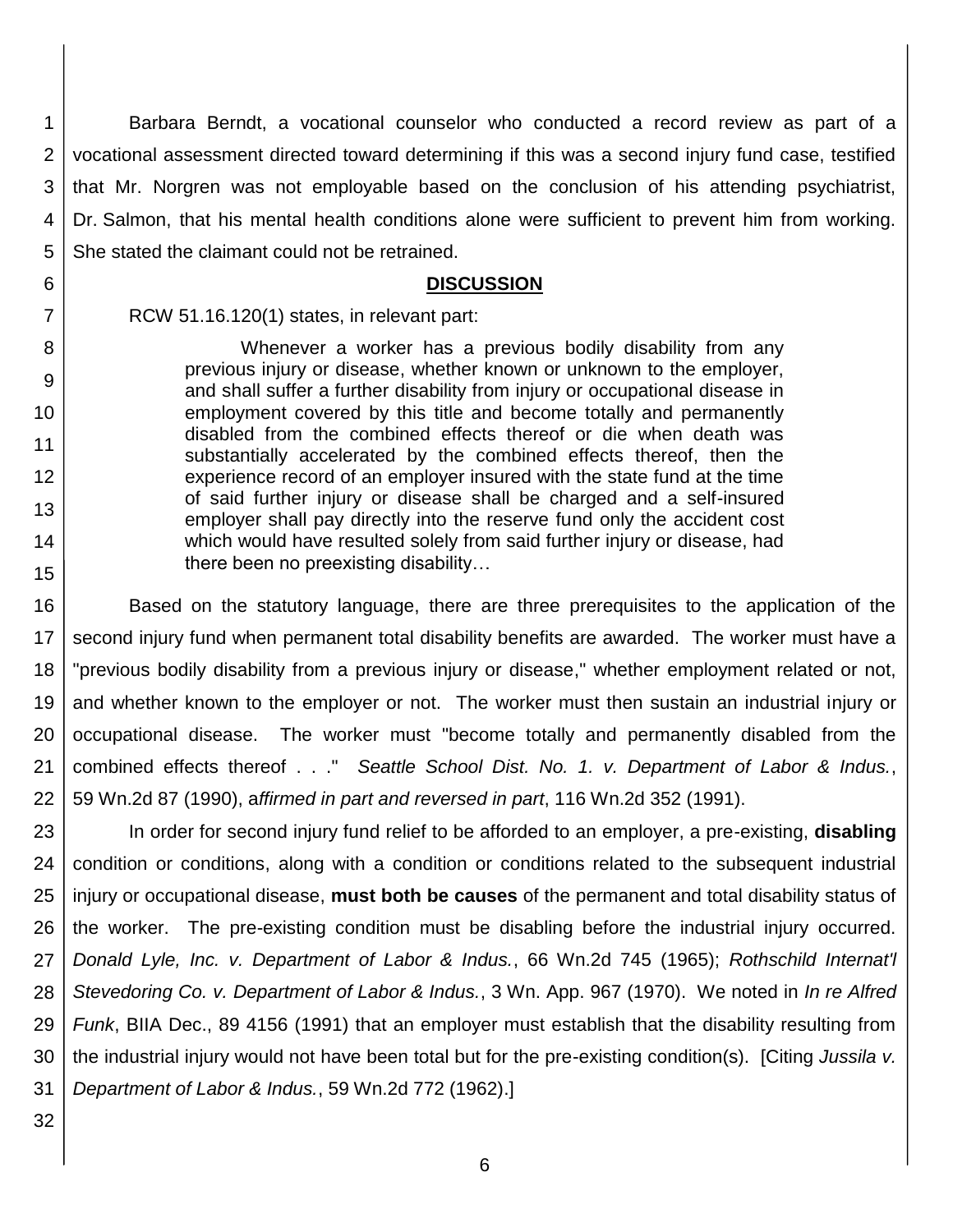1 2 3 4 5 6 Unfortunately, the Industrial Insurance Act does not define the term "disability." The Supreme Court in *Jussila*, at 778-779, used the word "handicapped" to describe the type of disability meant by the Legislature. We have discussed the meaning of disability before. In *In re Forrest Pate, Dec'd*, Dckt. No. 90 4055 (May 7, 1992), we surveyed a number of court decisions interpreting the term "disability," including *Henson v. Department of Labor & Indus*., 15 Wn.2d 384 (1942). Based on that case law we stated:

- 7 8 9 Disability means the impairment of the workman's mental or physical efficiency. It embraces any loss of physical or mental functions which detracts from the former efficiency of the individual in the ordinary pursuits of life. It connotes a loss of earning power. *Henson*, at 391.
- 10 11 12 13 14 15 16 17 In an effort to enhance understanding of the term "disability", the court in *Henson* related disability to its negative effect upon an individual's physical or mental functioning as well as his or her earning capacity. Something more than existence of prior conditions requiring periodic medical attention was contemplated. In the context of second injury fund relief, a "preexisting disability" is more than a mere preexisting medical condition and must, in some fashion, permanently impact on the worker's physical and/or mental functioning. The court in *Jussila* restated this theme when it specifically used the word "handicapped" to describe the type of prior condition that must exist for second injury fund relief to be applied.
	- The Second-injury Fund is a special fund set up within the administrative framework of the workmen's compensation system to encourage the hiring of previously handicapped workmen by providing that the second employer will not, in the event such a workman suffers a subsequent injury on the job, be liable for a greater disability than actually results from the second accident. *Jussila*, at 778.
		- Thus, we must conclude that a case for second injury fund relief is not made where the evidence shows that a worker has a history of prior medical conditions but does not show that they had a substantial negative impact on the worker's physical or mental functioning.

*Pate*, at 4-6. (Emphasis in text.)

18

19

20

21 22

23

24

25

26

27

28 29 30 31 32 In *Funk*, at 4-5, we noted that in *Lyle* and *Rothschild* the worker's pre-existing conditions, which were only temporarily disabling prior to the industrial injury, were not sufficient to support a conclusion that those conditions were a cause of the permanent and total disability. This is especially true in a "lighting up" situation such as existed in *Lyle* and which the Department advocates is true in this case regarding the pre-existing cervical and low back arthritic conditions.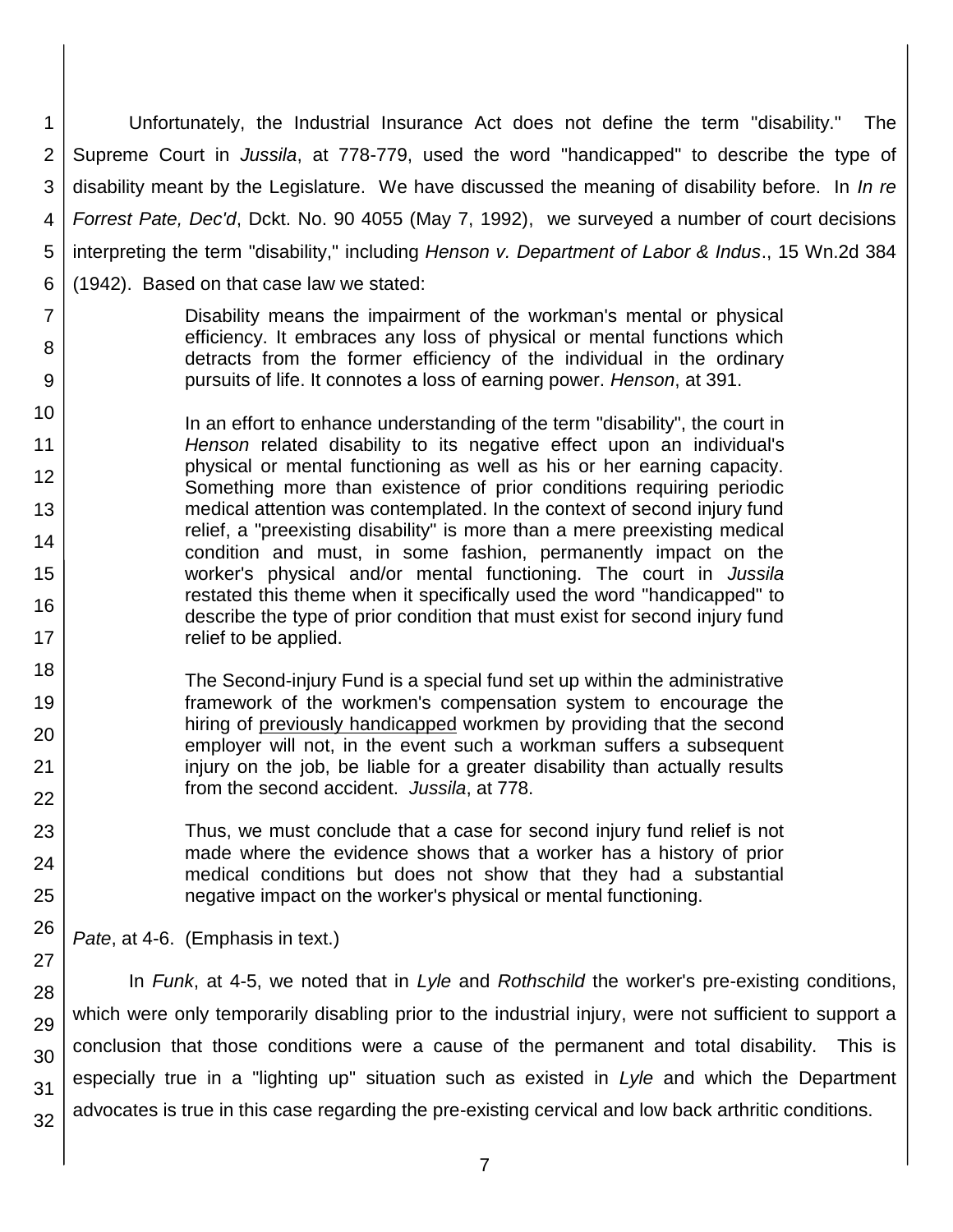1 2 3 4 5 6 7 8 9 10 11 12 13 14 15 16 17 The Times is not entitled to second injury fund relief because it did not prove that Mr. Norgren had any disabilities prior to the October 3, 1999 industrial injury, as defined and described by *Jussila*, *Henson*, and *Pate*. There is no factual foundation that supports the existence of any pre-existing handicap or permanent impact on the claimant's physical and/or mental functioning or his earning capacity. A review of Mr. Norgren's work history, while not necessarily proving the absence of pre-existing physical or psychological disabilities or limitations that affected his ability to perform work, is strongly suggestive that no such pre-existing disability was present in his case. **He worked medium-duty jobs, averaging over sixty hours per week for over thirty-seven years**. The fact that he was able to anticipate the loss of a full-time job he held for thirty-seven years and take steps to obtain another full-time job immediately before the industrial injury shows that he had no pre-existing personality or psychological issues that would hamper his ability to obtain gainful employment or otherwise be considered disabling. His pre-injury personal life appears worthy of comparison to "Ozzie and Harriet." The record contains multiple statements by witnesses that there were few or no pre-injury records for them to refer to or rely on regarding the claimant's pre-injury status. The reason for that is obvious; Mr. Norgren was not seeing doctors regularly for any conditions because he had none that were significant, and certainly none that impaired his ability to work.

18 19 20 21 22 23 24 25 26 27 Nonetheless, it is helpful to discuss individually each of the pre-existing conditions cited by the Times as constituting a disability. Mr. Norgren's occupational hearing loss was a pre-existing condition inasmuch as the date of manifestation of that disease arose before the industrial injury. This is true even though the claim for that condition was not filed until after the industrial injury occurred. The Times cannot rely on proof of the permanent partial disability award given to Mr. Norgren for the permanent impairment related to the hearing loss as proof of "disability" within the meaning of RCW 51.16.120(1). Such an impairment rating is not in and of itself sufficient to prove the existence of a pre-existing disability as a matter of law. *Jussila.* There is no evidence in the record that the pre-existing hearing loss impacted the claimant's physical and/or mental functioning or his earning capacity in any way.

28 29 30 31 32 We have reservations about considering the glaucoma condition at all because there is no medical foundation regarding its existence, its cause, the course of that condition, or its significance. The foundation for this condition appears to come from Mr. Norgren's testimony and his statements to witnesses. From this limited foundation it appears that prior to the industrial injury any glaucoma the claimant had did not prevent him from driving, even at night. That condition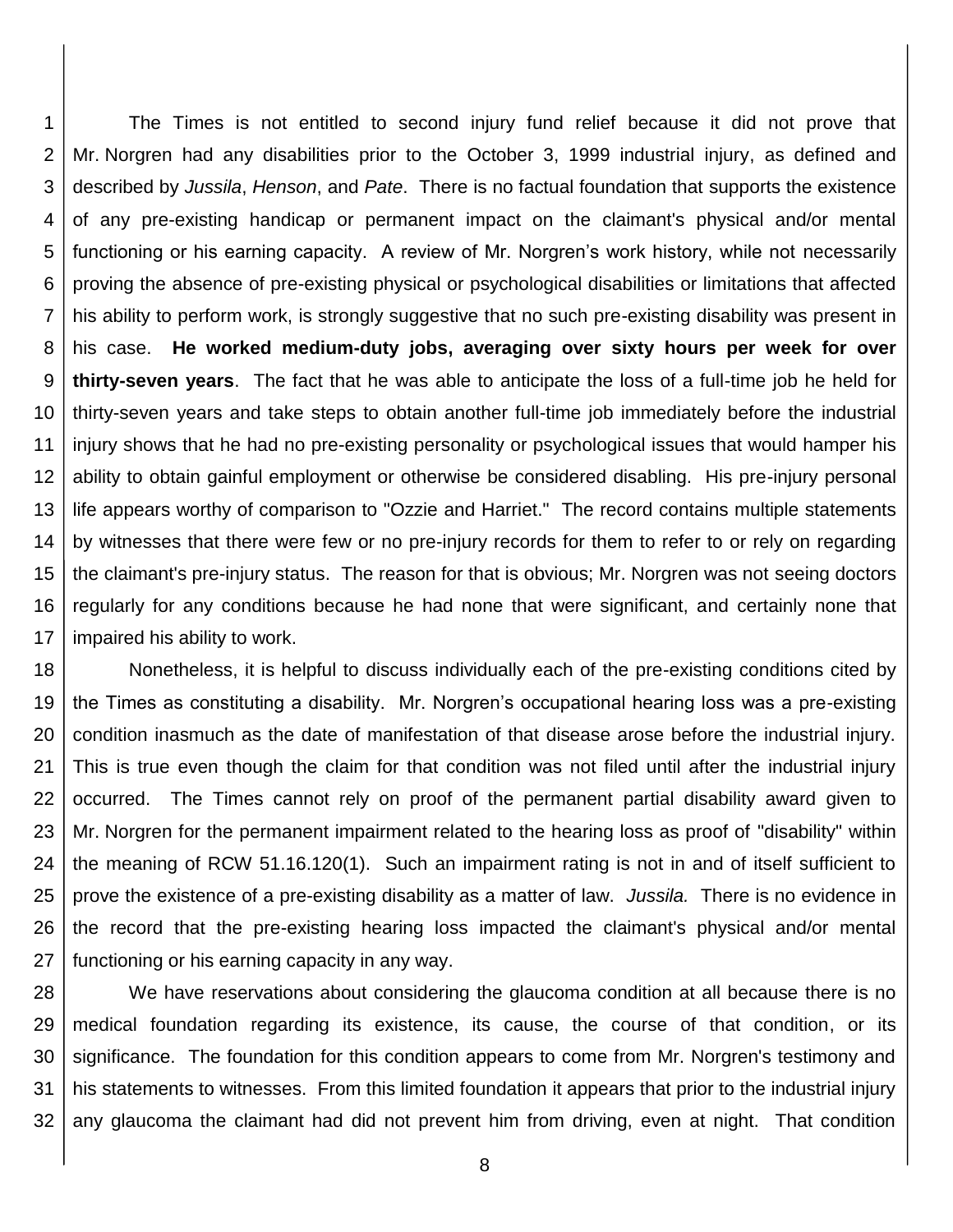1 2 3 4 5 6 7 8 9 worsened **after** the industrial injury, as evidenced by the need to increase the number of medications to control it. Assuming that the claimant is correct that the glaucoma is medically worse such that it now constitutes a disability, it is not relevant to the second injury fund issue. If the worsening was caused by the industrial injury, then that disability was not pre-existing and the Times cannot rely upon it to support second injury fund relief. If the post-injury worsening was not related to the industrial injury, the Times cannot rely upon it simply because **it is post-injury worsening**, just as Mr. Norgren could not have relied on an unrelated post-injury worsening of a pre-existing condition to prove entitlement to total disability benefits. See, *e.g.*, *Erickson v. Department of Labor & Indus.*, 48 Wn.2d 458 (1956).

10 11 12 13 14 15 Mr. Norgren's pre-existing knee condition also was not a "disability" prior to the industrial injury. The use of cortisone injections to treat it on rare occasions is not sufficient. As stated in *Pate*, "something more than (the) existence of prior conditions requiring periodic medical attention . . ." is necessary to prove that a disability existed prior to the industrial injury. *Pate*, at 4. Again, the Times failed to present proof that this condition impacted the claimant's physical and/or mental functioning or his earning capacity in any way.

16 17 18 19 20 21 The same reasoning is applicable to exclude the pre-existing cervical and lumbosacral arthritic conditions as a basis for second injury fund consideration. The Times did not present proof that those conditions were "disabilities" prior to the industrial injury. In addition, Dr. Ginsberg's conclusion that permanent partial disability ratings were appropriate for both conditions as a result of the industrial injury also supports the conclusion that the conditions were not disabling at the time the injury occurred and were in fact "lit up" by that injury.

22 23 24 25 26 27 28 29 30 31 32 As noted earlier, we find that Mr. Norgren had pre-existing physical conditions, albeit non-disabling conditions within the meaning of RCW 51.16.120(1). We specifically find that Mr. Norgren did **not** have any pre-existing psychological or mental health condition. We believe that Dr. Carter's conclusion on that score is entitled to greater weight than that of Dr. Burkhardt. In particular, we find bemusing the logic of Dr. Burkhardt when reaching his conclusion that Mr. Norgren had a pre-existing personality disorder. Mr. Norgren's exemplary family life, work, and social history prior to the industrial injury simply do not support a finding of **any** mental health disorder. If one posits that Mr. Norgren had such a disorder, then virtually everyone on the planet would also have a personality disorder and every time a worker was rated as permanently and totally disabled, second injury fund relief would be applicable. Such a result would be contrary to *Jussila*, *Henson*, and common sense.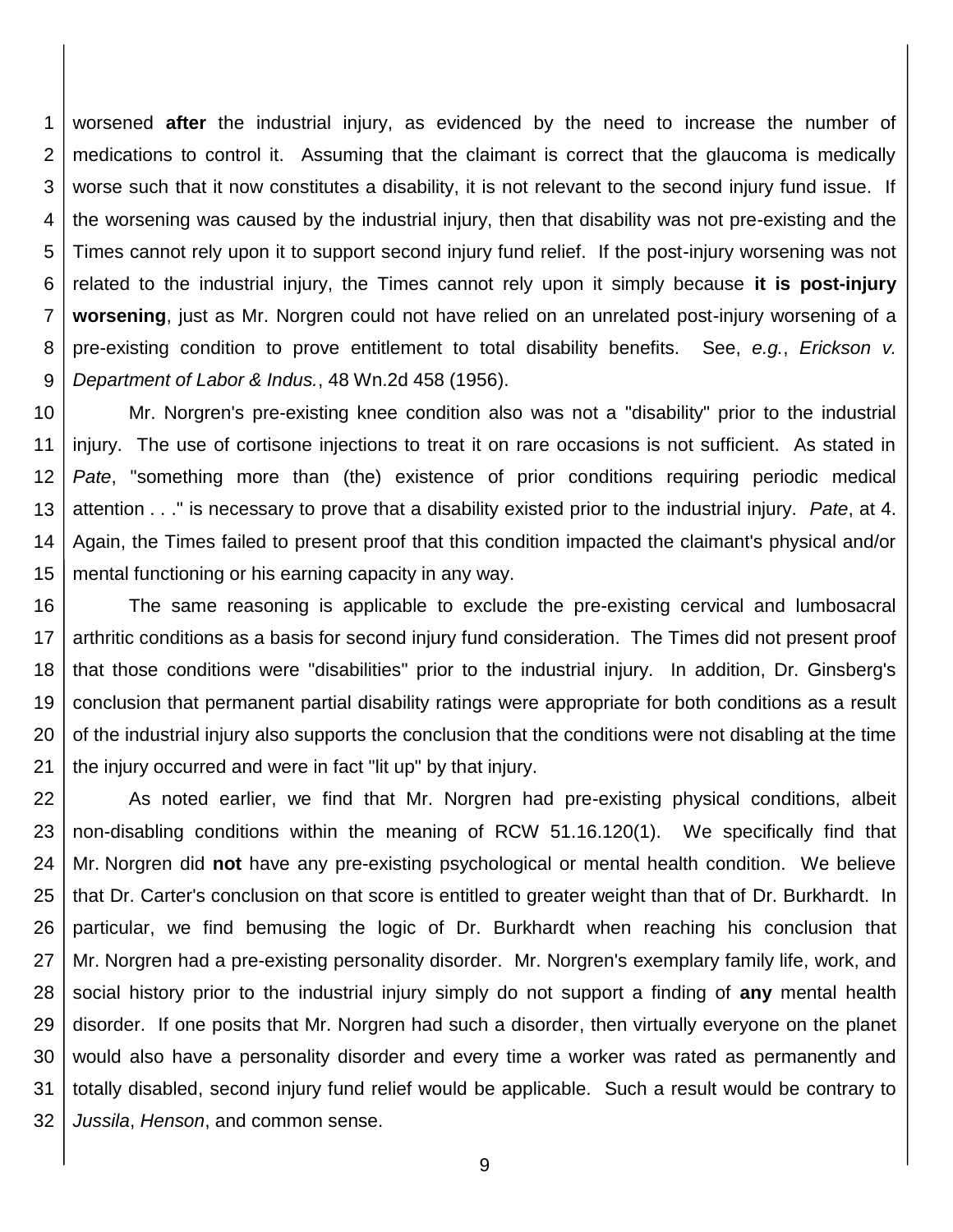## **FINDINGS OF FACT**

1. On October 20, 1999, the Department of Labor and Industries received an application for benefits wherein the claimant, Leonard Norgren, alleged he was injured on October 3, 1999, while in the course of employment with the Seattle Times. The claim was allowed. On December 23, 2003, the Department issued an order in which it determined the claimant's conditions were fixed and stable and classified Mr. Norgren as a permanently and totally disabled worker, effective January 6, 2004, and entitled to the benefits consistent with that status.

On December 24, 2003, the Department issued an order in which it declined to grant second injury fund relief to the Seattle Times. In the order, the Department determined that second injury fund relief was not applicable because the claimant's permanent total disability was predicated on the claimant's age, education, and work experience, coupled with the conditions accepted under the claim, notwithstanding previous disability, and therefore, the "but for" test had not been met.

On February 17, 2004, the self-insured employer filed a Protest and Request for Reconsideration. On September 2, 2004, the Department issued an order in which it corrected and superseded the order dated December 23, 2003. In the September 2, 2004 order, the Department further recited: Whereas the above named claimant sustained an injury while in the employment of a self-insured employer, and it [h]as been determined that the claimant's accepted condition(s) has reached a fixed stage and the injury has resulted in total and permanent disability; Therefore it is ordered that the clamant be so classified and placed on the pension roles effective July 26, 2003.

On September 3, 2004, the Department issued an order in which it affirmed the December 24, 2003 order. On September 13, 2004, the self-insured employer filed a Notice of Appeal with the Board of Industrial Insurance Appeals. On October 8, 2004, the Board granted the appeal, assigned it Docket No. 04 18211, and directed that proceedings be held.

- 2. Before October 3, 1999, Mr. Norgren had numerous conditions, including a neck condition, sensorineural hearing loss, glaucoma, and a knee condition. On October 3, 1999, these conditions, individually or in combination, did not have any negative effect on his ability to work, his social relationships, or activities of his daily living.
- 3. Mr. Norgren did not suffer from any mental health condition or disorder prior to October 3, 1999.

1

2

3

4

5

6

7

8

9

10

11 12

13

14

15

16

17 18

19

20

21 22

23

24 25

26

27

28

29

30

31